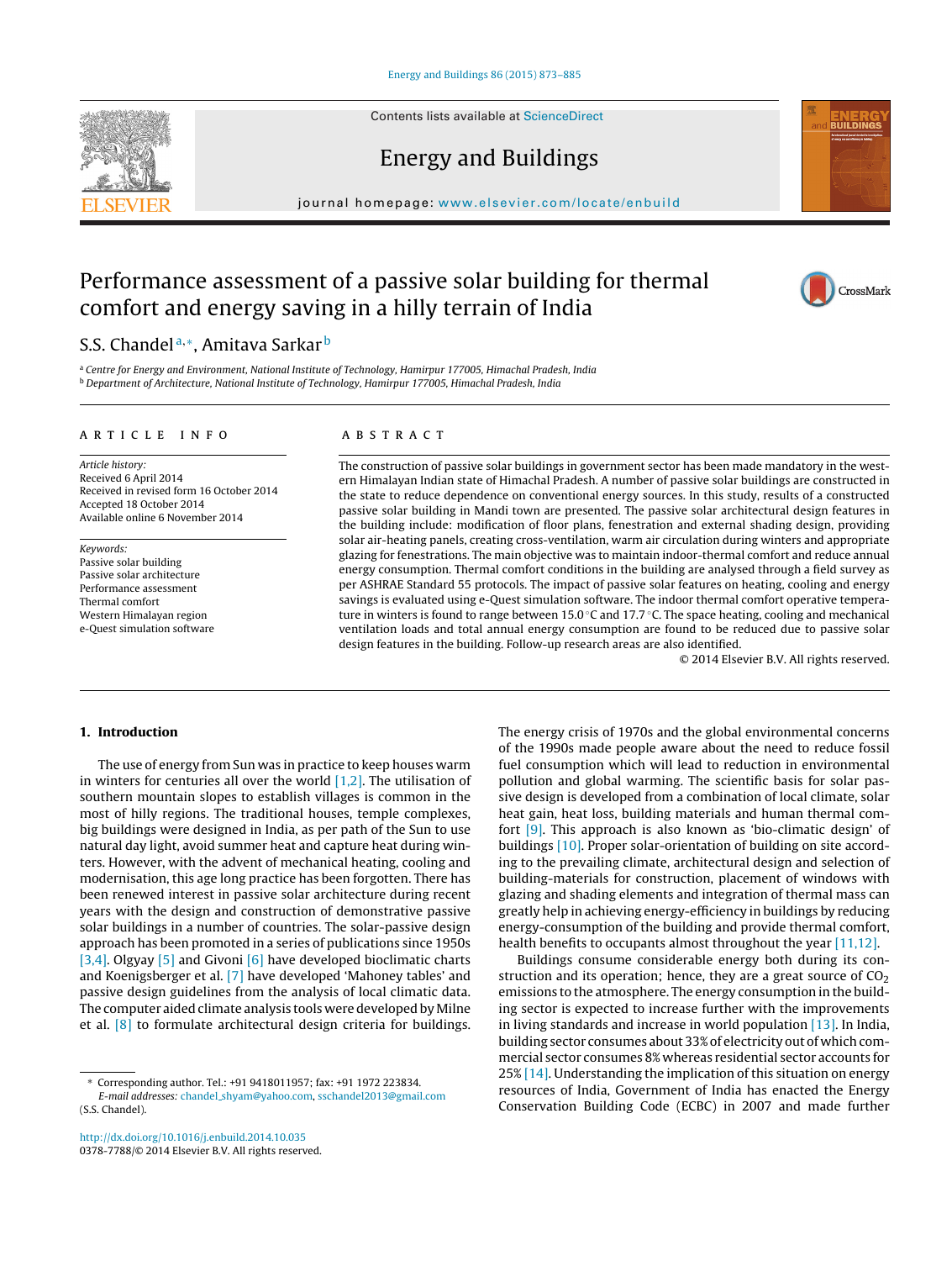

**Fig. 1.** Climatic zone map of India (Source: National Building Code of India 2005, Part 8 Fig. 2).

addition in the ECBC in 2008 to provide minimum requirements for energy-efficient design, construction of buildings and their systems [\[13\].](#page--1-0) It is estimated that the nationwide mandatory enforcement of the ECBC will yield annual savings of approximately 1.7 billion kWh [\[14\].](#page--1-0)

As per the National Building Code of India (NBC) [\[15\],](#page--1-0) India is divided into five climatic zones namely hot-dry, warm-humid, composite, temperate, and cold, as shown in Fig. 1, based on the studies carried out by Bansal and Minke [\[16\].](#page--1-0) Under the 'solar passive building programme' launched by the Ministry of New and Renewable Energy (MNRE), Government of India, detailed solar passive design techniques and guidelines for various climatic zones have been prepared [\[17\].](#page--1-0) A number of solar passive buildings were constructed in different parts of the country including the western Himalayan Indian state of Himachal Pradesh. Some of the buildings with solar passive design features in different climatic zones of India are also documented by MNRE [\[18\].](#page--1-0)

Himachal Pradesh experiences winters for almost six months from October to March requiring space heating which is met by using fuel wood in rural areas and coal, kerosene, LPG and electricity in urban areas. The state government has to provide wood on highly subsidised rates to tribal and remote areas in high altitude regions by importing from lower regions of the country. This necessitates the use of solar passive heating features in buildings in high altitude regions of the state to reduce pressure on conventional fuel sources and forests.

Keeping in view the harsh winter climatic conditions, Himachal Pradesh (H.P.) government took an important policy decision in 1994 vide which design and construction of all government/semigovernment buildings incorporating 'solar passive features' were made mandatory to maintain indoor-thermal comfort by reducing dependence on conventional fuels for space heating in winters. H.P is the first and only state in India to take such a policy decision with long term benefits for the state. Prior to enforcing this decision a 'Solar House Action Plan' for Himachal Pradesh was formulated and 25 solar passive buildings were designed and constructed for creating awareness among people about the benefits of this technology  $[19]$ . This plan was implemented in the state by H.P. State Council for Science, Technology and Environment in co-ordination with state housing agencies and MNRE. One of the authors (S.S. Chandel) had co-ordinated this 'Solar House Action Plan'. Besides design and construction of solar passive buildings, the programme included extensive training of architects and engineers in solar architecture and solar passive technologies.A large number of architects and engineers in the state has been trained. The programme also included modifying building byelaws to incorporate solar passive features in building design, which was done in 2009 by the Town & Country Planning Department of the state [\[20\],](#page--1-0) with inputs provided under the 'Solar House Action Plan'. The amended building bye-laws have been made mandatory for all future buildings like offices, hotels, industries and commercial buildings to be constructed in the state both in government and private sector. More than 200 solar passive buildings, including schools and teacher hostels in rural areas, have been constructed in the state  $[21]$ . The performance evaluation of the first constructed solar passive building—a Bank in Shimla, Himachal Pradesh, was carried out by Chandel and Aggarwal [\[2\],](#page--1-0) which has shown substantial energy saving due to the integration of solar passive features. The parameters which greatly influence building performance are building orientation, materials of construction, use of natural ventilation, design of fenestration that include window glazing type and opening area, shading devices and their position, use of day-lighting, solar-passive cooling and heating strategies.

Under the 'Solar House Action Plan', the Forensic Science office cum Laboratory building was planned to be constructed at Mandi town of Himachal Pradesh, The authors provided the solar passive design recommendations for the building under a consultancy project [\[22\].](#page--1-0) In the present study, performance assessment of the constructed building is done for thermal comfort and energyefficiency.

The paper is organised as follows: in Section 2, location and climatic conditions of the project area are described; thermal comfort criteria for the naturally ventilated building is presented in Section [3;](#page--1-0) Section [4](#page--1-0) highlights the passive solar architectural design recommendations; in Section [5,](#page--1-0) methodology for indoor thermal comfort field-survey and for building energy-efficiency simulation is presented; the results are presented and discussed in Section [6,](#page--1-0) followed by conclusion in Section [7.](#page--1-0)

#### **2. Location of the building and climate description**

The state of Himachal Pradesh (H.P.) is located from 30.38◦ to 33.2◦ North latitudes and 75.77◦ to 79.07◦ East longitudes, in the western Himalayas, covering a geographical area of 55,673 km2. The altitude of the state ranges from 350 m to 6975 m above mean sea level. The state is divided into 12 districts surrounded by Jammu and Kashmir in the North, Tibet in the Northeast, Uttarakhand in East/Southeast, Haryana in South, and Punjab in Southwest/West. The state is divided into 3 major climatic zones based on altitude and related biogeography. Parts of Una, Bilaspur, Hamirpur, Mandi, Kangra, Solan and Sirmaur districts in the western and southern regions, lie below 1000 m, have tropical to subtropical climate. Some parts of Solan, Sirmaur, Mandi, Chamba and Shimla districts, with altitude ranging between 1000 and 3500 m, have climatic conditions varying from subtropical to wet-temperate. Lahaul-Spiti, Kullu and Kinnaur districts, at altitude range between 3500 and 6700 m, are part of the dry-temperate, subalpine and alpine zones with very sparse rainfall [\[23\].](#page--1-0)